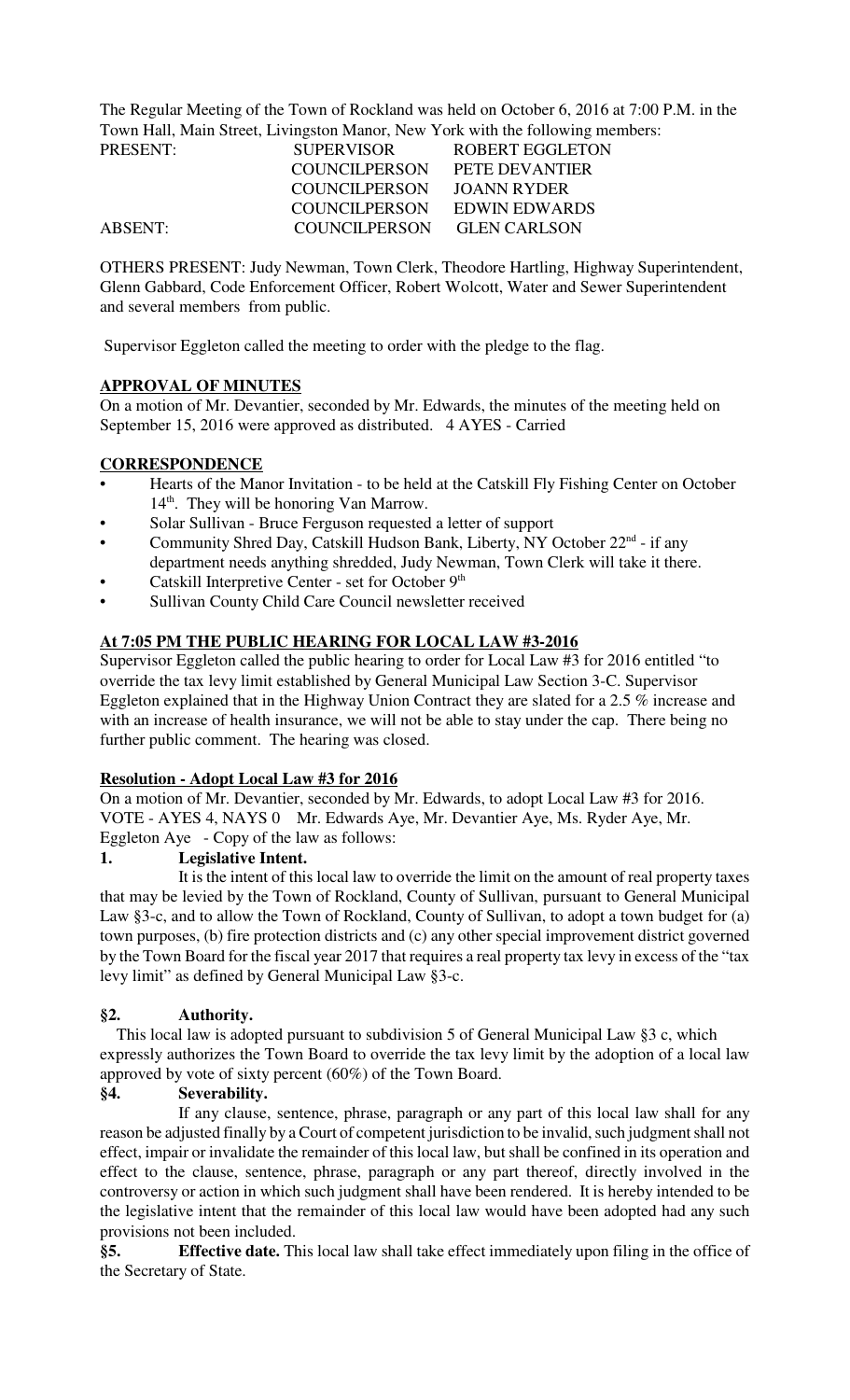# *REGULAR MEETING, TOWN OF ROCKLAND OCTOBER 6, 2016*

# **OLD BUSINESS**

- **Update on Projects:**
- **Livingston Manor Sewer Treatment Plant** is on schedule to be tested in early November. Supervisor Eggleton addressed an issue with the contractor using our electric for construction. He will get totals for electric use and report back to the Board.
- **<u>Solar Project -</u>** No information to report.
- **Municipal Clean up -** we filled one and a half containers. Supervisor Eggleton reported that approximately 38 residents picked up cards and only about half showed up. It is possible we can used the remaining allotment for some other project for the Town.

## **NEW BUSINESS**

# **RESOLUTION - 2016 BUDGET MODIFICATION**

WHEREAS, the 2016 Budget requires modification, now therefore be it RESOLVED that the following Town of Rockland General Fund entries be authorized:

| <b>REVENUES</b> |                 | <b>EXPENDITURES</b> |                    |
|-----------------|-----------------|---------------------|--------------------|
|                 | 3089 \$1,000.00 |                     | 1110.41 \$1,000.00 |
| 3820            | 3,013.00        |                     | 7320.42 3,013.00   |

WHEREAS, the 2016 Budget Requires modification, now therefore be it RESOLVED that the Roscoe Sewer District entries be authorized:

| <b>FROM</b> |                   | TO |                   |  |
|-------------|-------------------|----|-------------------|--|
|             | 9060.8 \$5,000.00 |    | 8120.2 \$5,000.00 |  |

The motion to accept this resolution was made by Mr. Edwards, seconded by Mr. Devantier and unanimously carried.

## **Set Date for Budget Workshop**

The date of October 18, 2016 at 6:30 PM was set for a budget workshop to address the 2017 budget and any other information that comes before the Board.

## **Livingston Manor Sewer Treatment Plant**

A letter had been drafted to go out to the property owners of the Livingston Manor Sewer District. The letter is advising them of a charge that will appear on their County and Town Tax bill in January. Supervisor Eggleton read the proposed letter.

## **RESOLUTION - WILLOWEMOC RIVER STREAMBANK STABILIZATION FUNDS**

On a motion of Mr. Devantier, seconded by Mr. Edwards, the following resolution was ADOPTED - VOTE - AYES 4, NAYS 0 - RESOLVED - to approve spending additional funding of approximately \$3,700.00 for the stream-bank Stabilization on the Willowemoc River, Livingston Manor, NY.

## **RESOLUTION -ROAD NAME CHANGE RIVERSIDE DRIVE TO CREAMERY**

On a motion of Ms. Ryder, seconded by Mr. Edwards, the following resolution was ADOPTED - VOTE - AYES 4, NAYS 0 - RESOLVED -to clarify records as a result of errors by Sullivan County Department E-911 and Real Property Tax, FURTHER RESOLVED- the Board hereby approves changing Town Road known as Riverside Drive, Livingston Manor to Creamery Road, Livingston Manor Town Road #11.

## **RESOLUTION - EXTEND CONTRACT FOR GENIUS LOCI PLANNING**

On a motion of Mr. Edwards, seconded by Mr. Devantier, the following resolution was ADOPTED - VOTE - AYES 4, NAYS 0 - RESOLVED - the Board approves an extension to Peter Manning, Genius Loci Planning through November, 2016 not to exceed an addition \$3,000 for assistance with the Land Use Regulation Revision Project.

## **Town Clerk Monthly report** was presented.